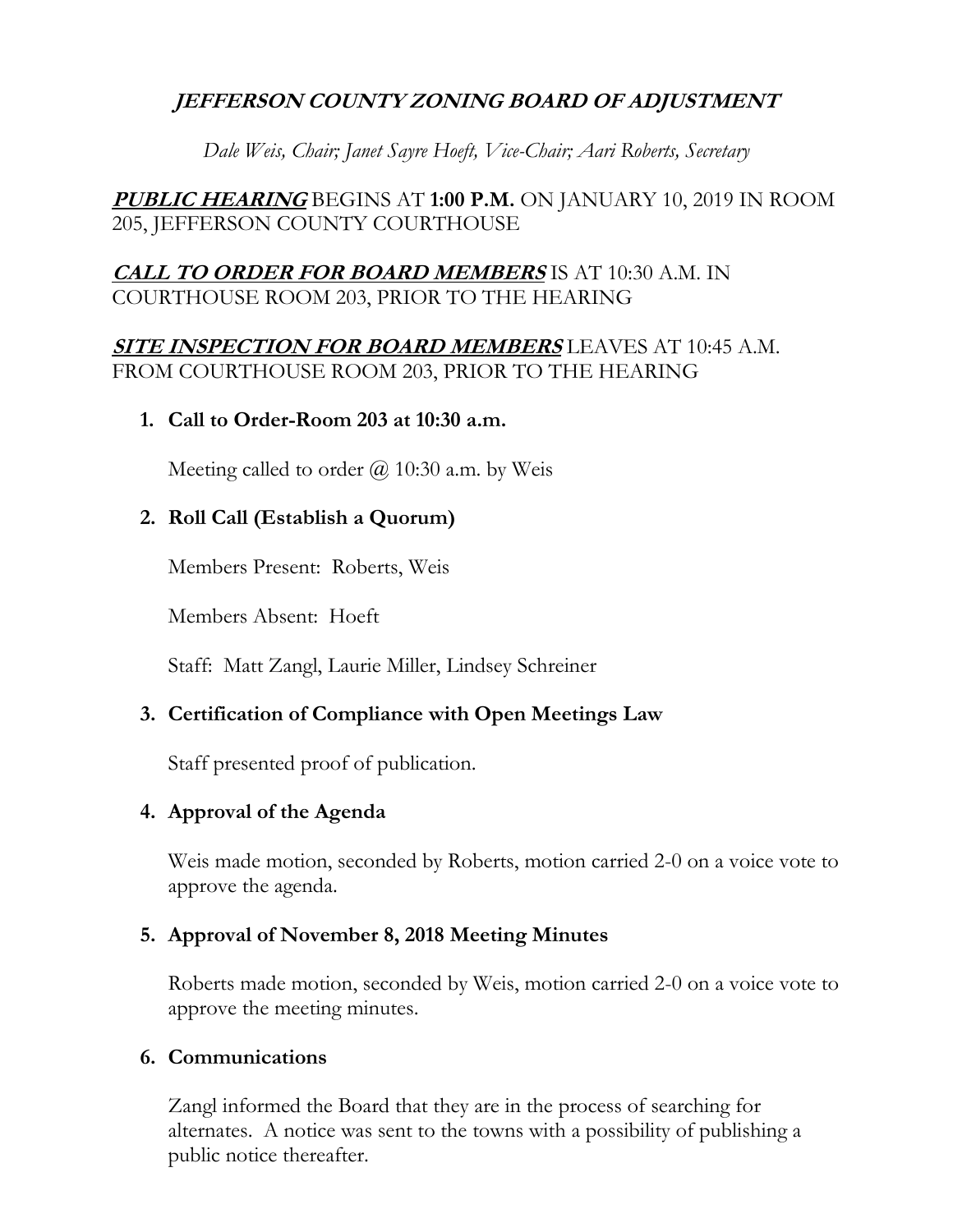Zangl noted that they are in the process of updating the Comprehensive Plan which is made up of a Steering Committee of up to 18 people.

### **7. Public Comment – None**

NOTE: Hoeft present  $\omega$  10:45 for site inspections.

 **8. Site Inspections – Beginning at 10:45 a.m. and Leaving from Room 203** V1639-19 – Leverenz Building & Remodeling Ltd/Amber Leverenz & Brian Werth Property V1638-19 – John A Lemke Sr/N&M Lemke Trust Property

### **9. Public Hearing – Beginning at 1:00 p.m. in Room 205**

Meeting called to order  $(a)$  1:00 p.m. by Weis

Members present: Weis, Roberts, Hoeft

Members absent: -------

Staff: Matt Zangl, Laurie Miller, Sarah Higgins

#### **10. Explanation of Process by Board of Adjustment Chair**

The following was read into the record by Weis:

## **NOTICE OF PUBLIC HEARING JEFFERSON COUNTY ZONING BOARD OF ADJUSTMENT**

**NOTICE IS HEREBY GIVEN** that the Jefferson County Zoning Board of Adjustment will conduct a public hearing at 1:00 p.m. on Thursday, January 10, 2019 in Room 205 of the Jefferson County Courthouse, Jefferson, Wisconsin. Matters to be heard are applications for variance from terms of the Jefferson County Zoning Ordinance. No variance may be granted which would have the effect of allowing in any district a use not permitted in that district. No variance may be granted which would have the effect of allowing a use of land or property which would violate state laws or administrative rules. Subject to the above limitations, variances may be granted where strict enforcement of the terms of the ordinance results in an unnecessary hardship and where a variance in the standards will allow the spirit of the ordinance to be observed, substantial justice to be accomplished and the public interest not violated. Based upon the findings of fact, the Board of Adjustment must conclude that: 1) Unnecessary hardship is present in that a literal enforcement of the terms of the ordinance would unreasonably prevent the owner from using the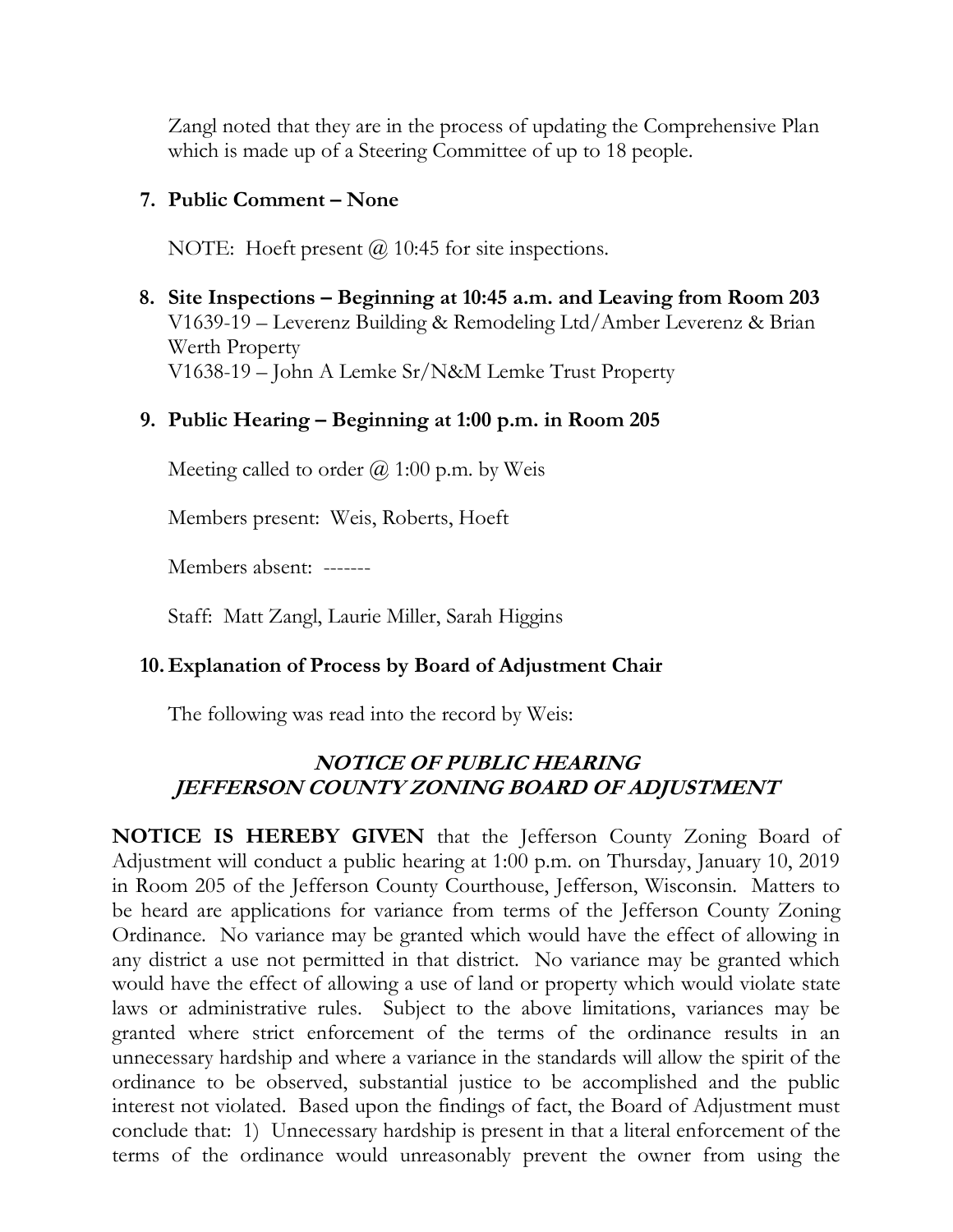property for a permitted purpose or would render conformity with such restrictions unnecessarily burdensome; 2) The hardship is due to unique physical limitations of the property rather than circumstances of the applicant; 3) The variance will not be contrary to the public interest as expressed by the purpose and intent of the zoning ordinance. **PETITIONERS, OR THEIR REPRESENTATIVES, SHALL BE PRESENT.** There may be site inspections prior to public hearing which any interested parties may attend; discussion and possible action may occur after public hearing on the following:

**V1638-19 – John A Lemke Sr/N&M Lemke Trust Property:** Variance from Sec. 11.03(d)1 of the Jefferson County Zoning Ordinance to allow creation of a 3.2-acre building site using an existing private right-of-way to State Road 106. The site in the Town of Koshkonong on PIN 016-0614-3633-003 (12.665 Ac), near **W5273 State Road 106**, and is zoned Residential R-2.

John Lemke, 6646 W Woodridge Drive, presented the petition. He began by introducing other family members present, and asking the Board if they had a copy of the map and the letter he submitted. (Was in the file) Mr. Lemke read his letter into the record explaining his request. He wants down-size his home, and live closer to his mother to be able to take care of her. The variance is to enter off of STH 106 onto a private drive, and then extend his driveway off the existing driveway used to access his mother's property. He is looking to create approximately a 2 acre lot. He would install his own driveway, if he needed to.

In favor were Mildred Lemke and David Lemke. There were no questions or comments in opposition of the petition. There was a town response in the file approving the petition with a condition on the driveway, read into the record by Roberts.

David Lemke made comment on the driveway request and surrounding ag lands. There was a discussion on the Town of Koshkonong's decision. Roberts asked the petitioner which lands were owned by Lemke. John Lemke approached digital map and identified those lands. There was discussion on the land ownership and access to the farmland. Roberts commented that the access for the new lot would be also for access to the 12 acres. Zangl further explained the access issue.

Zangl gave staff report. He referenced 11:03(d) which states in part that all parcels shall have 66' frontage and access to a public road. This is a private road owned by the trust for the use of the lots zoned R-2. There is documentation in the file showing access to these lots by deed. There is no way to create a new lot to access the public road. Zangl asked the petitioner about obtaining access across the lands owned by Kutz. The petitioner stated he did not talk to Kutz, but it was too wet there. Zangl asked the petitioner if there was a way to run the driveway through there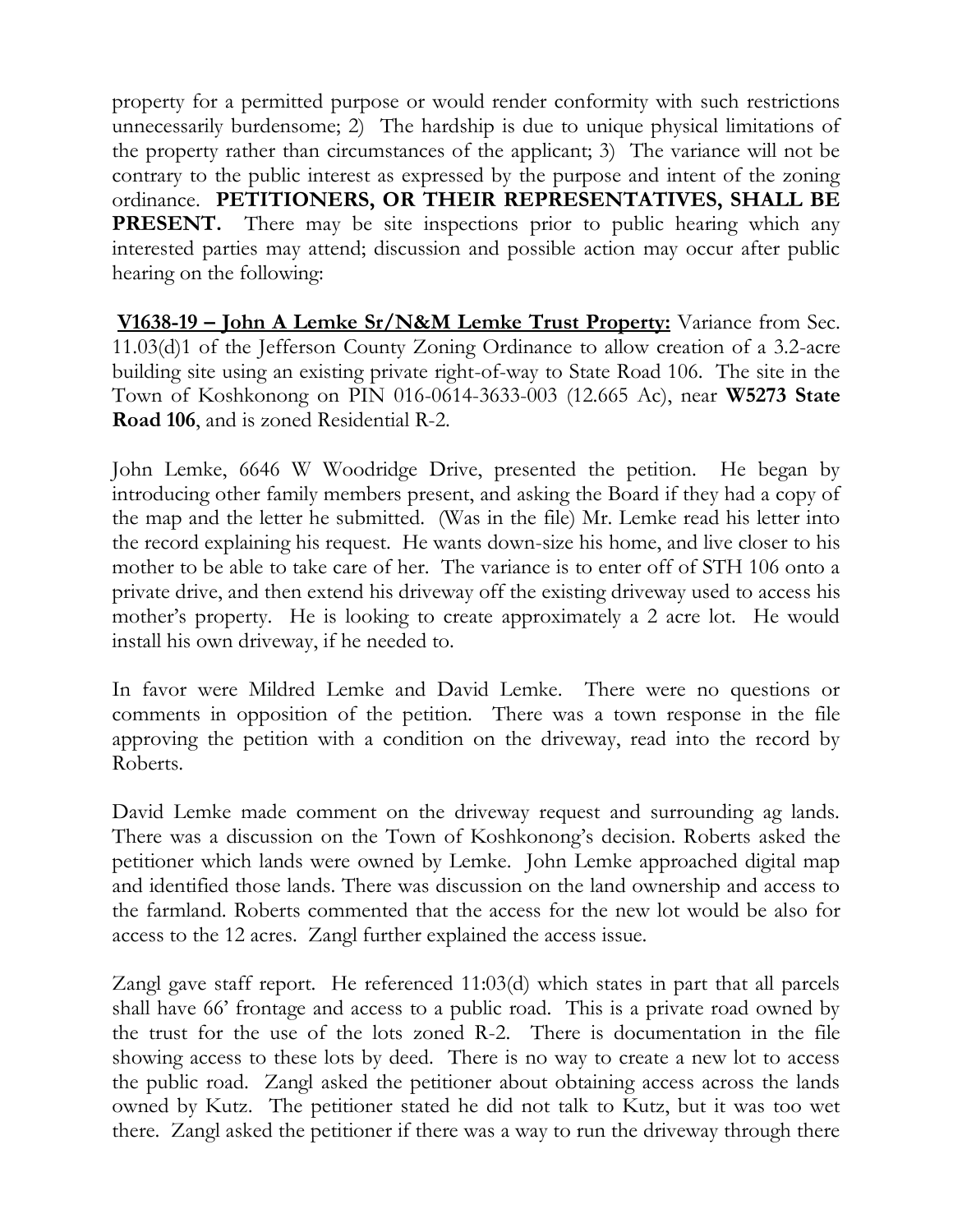for access to STH 106. There was further discussion. Zangl stated this is an old R-2 zone created in 1975.

Roberts asked about the frontage off the private drive. Zangl stated it is a 66' access but it's not from a public road. Roberts commented that it would be enough to dedicate it to the town. Zangl commented that the towns are not interested in creating new roads. If it was dedicated as a town road, then they would meet the requirements. Roberts commented that this private road accesses about 5 lots. Hoeft questioned staff about a physical limitation to the property because the town is not willing to turn that lane into a public road. Zangl stated he would be hesitant about it because there are enough of these around the county, and did not want to get into the mind-set of allowing variances for access of residential lots. If the town wants to dedicate as a town road, the town can do so. Weis made comment about this having the history of being zoned R-2. Zangl stated it has been residential since 1975. Weis noted that there are 4 existing structures now. This has history being legal at one time, and since that time, the zoning laws of changed. It doesn't change anything to allow one more access. Hoeft asked the petitioner how many structures where there when this was zoned R-2. The petitioner stated 3 and further explained. The structures were there in the 1950's. Zangl stated the R-2 was created to build their house.

Roberts stated there have been shared driveways in the past and explained some of the problems that go along with it. He wanted to recommend a shared driveway agreement with all the property owners to avoid any problems down the road. There was further discussion about establishing a legal agreement. Roberts asked staff if there was a sample agreement. Zangl stated we don't come across it that often and further explained. He would recommend an agreement and the private road identified properly if the variance is approved. Roberts confirmed the need for identifying the access and having a legal agreement for access for all the owners.

Roberts noted the balance of the lot was also zoned R-2, so they could have more lots, and with access would also serve the remaining farmland. Zangl further explained the R-2 remnant area. There was further discussion with the Board, staff, and petitioners regarding the R-2 remnant lands and driveway access.

Weis suggested the Board table the petition to get an agreement signed by all parties for access and redraw out the map. There was further discussion. Weis noted they were looking for assurances for the current properties, and for future use and owners.

There was further discussion on the need for a legal access agreement. The petitioner questioned if he could still use the existing driveway for access. Weis explained the use of a shared driveway. Roberts made suggestion of another condition in that they would need public access for any additional lots. Zangl noted this would be the last house or lot unless something changed or it was made a public road. Also, the Board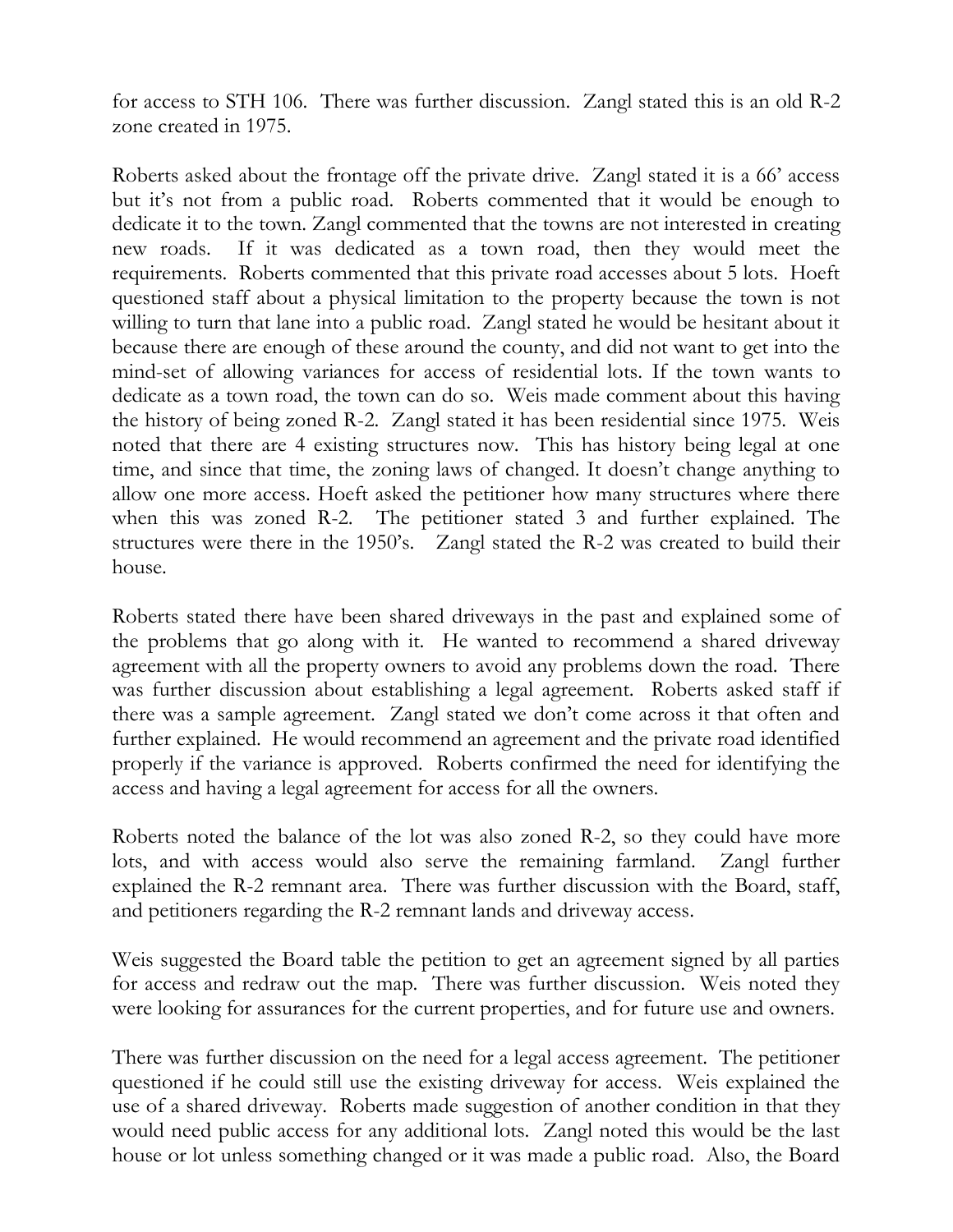felt it might be better to create the lot around the existing home rather than creating a new lot.

**V1639-19 – Leverenz Building & Remodeling Ltd/Amber Leverenz & Brian Werth Property:** Variance from Sec. 11.09(c) of the Jefferson County Zoning Ordinance to allow an addition to a non-conforming structure in excess of 50% of its existing foundation footprint. The site is at **N8590 County Road E,** on PIN 032- 0815-1442-000 (19.724 Ac) in the Town of Watertown in an A-1, Exclusive Agricultural zone.

Gary Leverenz presented the petition. Amber Werth (N8590 CTH E) was also present. The petitioner stated the house was 94' from the centerline. It should be 110' to the centerline. They will not be going any closer to the road, but it is over 50% of expansion. They want a basement entry and a second story.

Roberts asked the petitioner to explain the second story. The petitioner stated the second story has a flat roof dormer they want to eliminate as well changing the roofline. Roberts confirmed with them that they were not adding on to the north because of the septic. The petitioner stated yes, and it would be cheaper to go up. Weis also noted they are limited not going to towards the road. Amber Werth stated that because of the children, they wouldn't want to go closer to the road. Weis clarified the hardship as explained by the petitioner and the physical features of the land.

Roberts noted that on the public interest aspect, CTH E is a very busy road and is a main thoroughfare with adequate room to expand the road. The petitioner stated the second floor would add more space for a larger family. Hoeft clarified with the petitioner that this was for a larger family.

Weis questioned the town's decision on approving it with no addition of bedrooms versus what was in the file for 3 bedrooms with affidavit. Weis also explained the purpose of the affidavit. Zangl noted that it was just a town recommendation and the Board does not have to follow the recommendation. He asked the petitioner about the number of bedrooms. The petitioner stated it was 3 bedrooms when it was bought, but was sold as 2 bedrooms because of the repairs needed to the one bedroom. Zangl asked him how many bedrooms there would be if they were approved today. The petitioner stated there would be 3. Zangl asked if they have had the septic checked. Amber Werth stated that they have it checked regularly per the county requirements, but not recently. Zangl explained the affidavit which would allow them to add the bedroom without making them put in a new system if the current system is not failing. Hoeft commented on the original septic evaluation.

There were no questions or comments in opposition of the petition.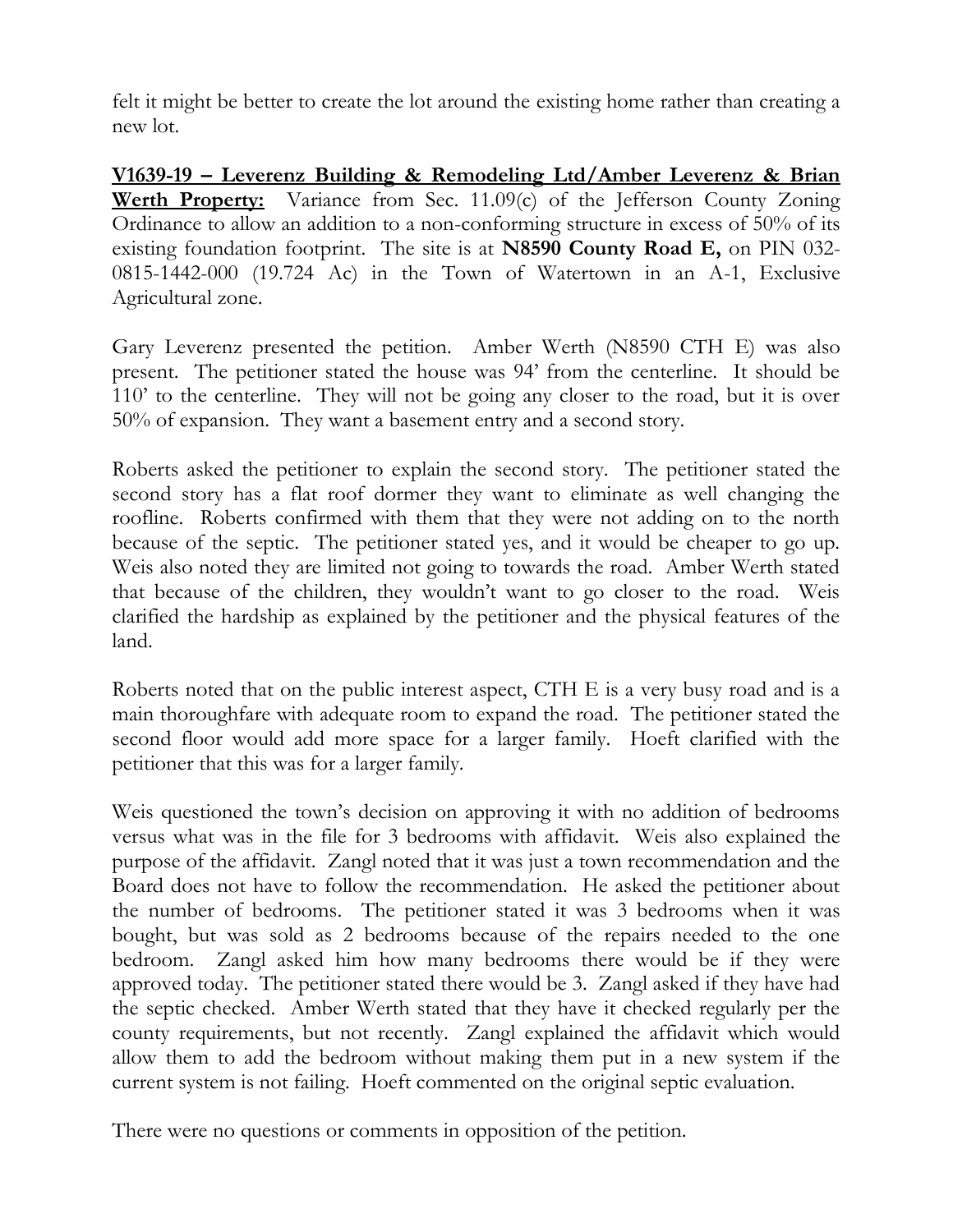Staff report was given by Schreiner. The property is zoned A-1 with the house being built in the early 1900's which was pre-1970 so there is no permit on file. They are looking to modernize the home. She gave the existing square footage footprint and the proposed square footage footprint exceeding the 50% expansion.

Roberts commented that if they kept it below 550 square feet, they wouldn't need the variance. Zangl noted that they were here for the footprint expansion. There was a discussion about the current septic system and replacement should it fail. Weis asked the petitioner that if the septic were replaced, would that change the plans for expansion. The petitioner stated that it would work better to go up rather than expand the foundation and asked staff if, with the affidavit, a septic evaluation would be needed. Zangl stated yes, it would need to be inspected. Weis asked staff if that would require a soil boring. Zangl stated he would have to look into that. The petitioner stated he would have to look at having it evaluated or just replace the system. Of he has to stick a lot of money into the evaluation, he would rather just have it replaced. Robert asked the petitioner if they replaced the system, would they expand rather than go up. Amber Werth stated they would like to go up so they aren't taking up more yard area for the kids to play. Zangl explained to the petitioner the reason the Board was asking all these questions was if the septic needed to be replaced, and they decided to expand out rather than up, they would have to come in for another variance.

# **11. Discussion and Possible Action on Above Petitions (See following pages & files)**

## **12.Adjourn**

Hoeft made motion, seconded by Weis, motion carried 3-0 on a voice vote to adjourn  $\omega$  2:45 p.m.

**If you have questions regarding these variances, please contact the Zoning Department at 920-674-7113 or 920-674-8638. Variance files referenced on this hearing notice may be viewed in Courthouse Room 201 between the hours of 8:00 a.m. and 4:30 p.m. Monday through Friday, excluding holidays. Materials covering other agenda items can be found at www.jeffersoncountywi.gov.**

# **JEFFFERSON COUNTY ZONING BOARD OF ADJUSTMENT**

A quorum of any Jefferson County Committee, Board, Commission or other body, including the Jefferson County Board of Supervisors, may be present at this meeting.

Individuals requiring special accommodations for attendance at the meeting should contact the County Administrator at 920-674-7101 at least 24 hours prior to the meeting so appropriate arrangements can be made.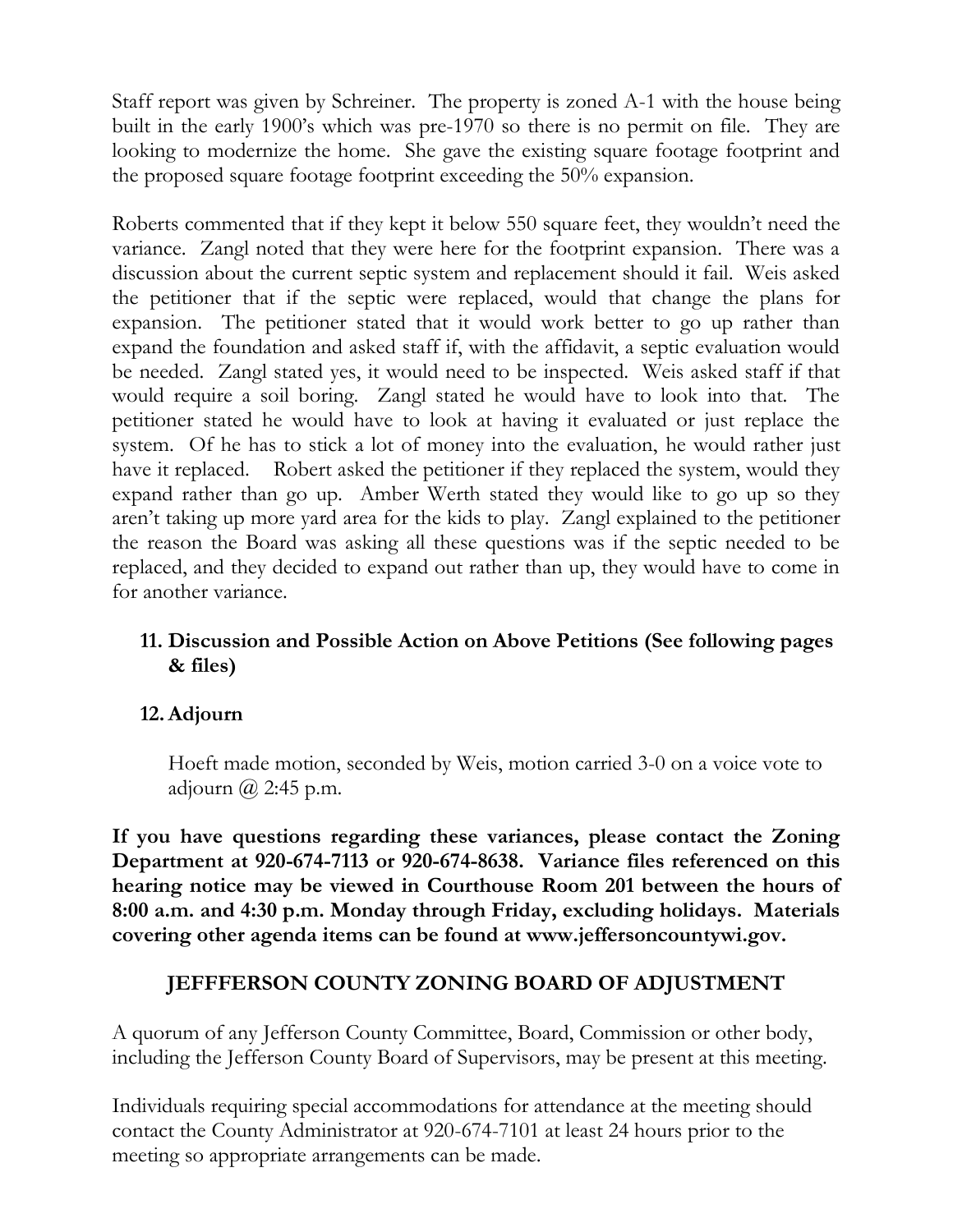A digital recording of the meeting will be available in the Zoning Department upon request.

Additional information on Zoning can be found at [www.jeffersoncountywi.gov](http://www.jeffersoncountywi.gov/)

 $\overline{\phantom{a}}$  , and the contribution of the contribution of  $\overline{\phantom{a}}$  , and  $\overline{\phantom{a}}$  , and  $\overline{\phantom{a}}$  , and  $\overline{\phantom{a}}$  , and  $\overline{\phantom{a}}$  , and  $\overline{\phantom{a}}$  , and  $\overline{\phantom{a}}$  , and  $\overline{\phantom{a}}$  , and  $\overline{\phantom{a}}$  , and

Secretary Date

# **DECISION OF THE ZONING BOARD OF ADJUSTMENT JEFFERSON COUNTY, WISCONSIN**

# **FINDINGS OF FACT**

**PETITION NO.: 2019 V1638 HEARING DATE: 1-10-2019**

**APPLICANT: John A Lemke Sr**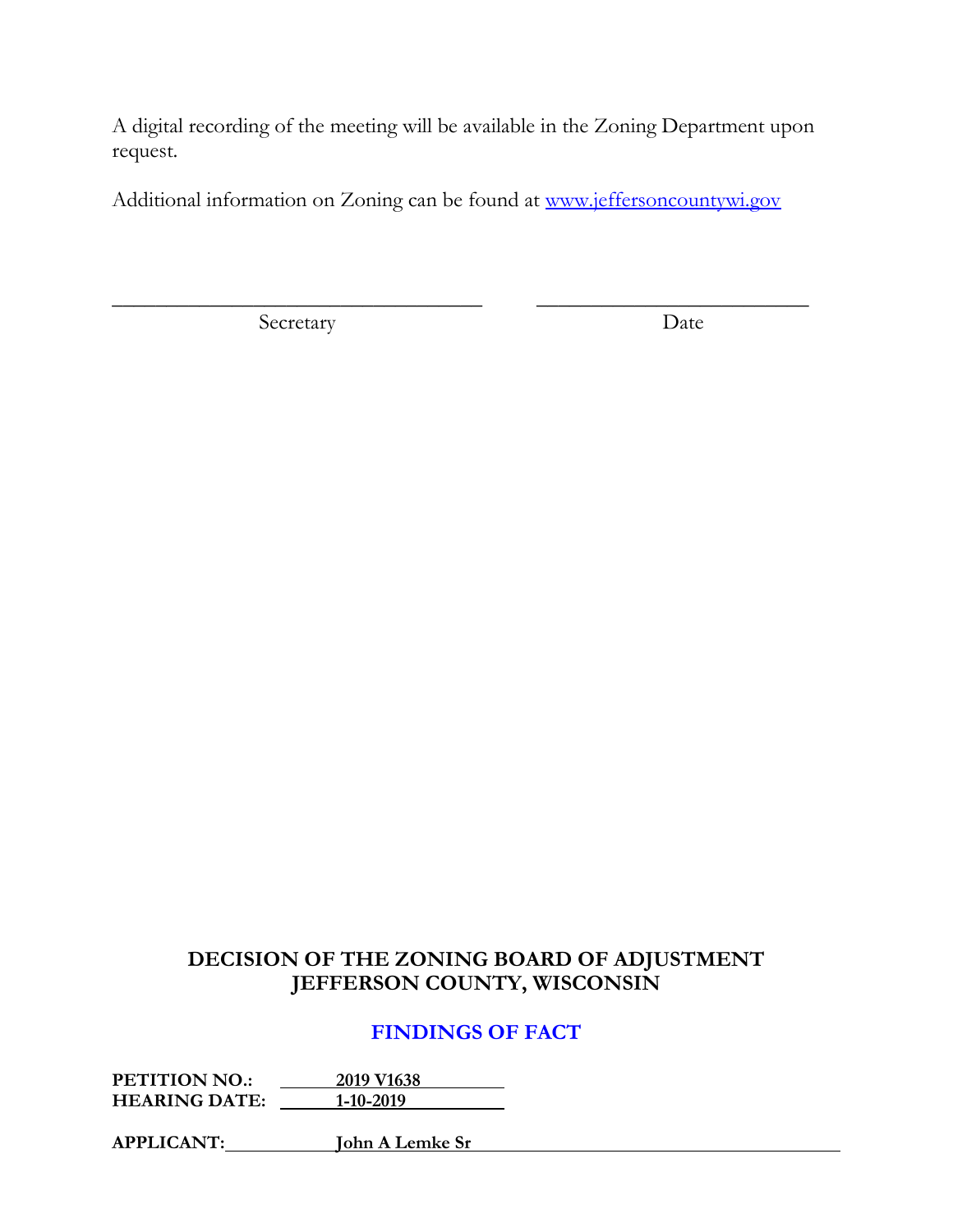**PROPERTY OWNER: N & M Lemke Trust c/o Mildred Lamke**

**PARCEL (PIN #): 016-0614-3633-003 (State Road 106)**

TOWNSHIP: Koshkonong Manual Communication of the Koshkonong Manual Communication of the Koshkonong Manual Communication of the Koshkonong Manual Communication of the Koshkonong Manual Communication of the Koshkonong Manual

**INTENT OF PETITIONER:** To allow for a 3.2-acre R-2 zoned building site without **frontage and access to a public road**

#### **THE APPLICANT REQUESTS A VARIANCE FROM SECTION 11.03 (d) OF THE JEFFERSON COUNTY ZONING ORDINANCE.**

# **THE FEATURES OF THE PROPOSED CONSTRUCTION AND PROPERTY WHICH RELATE TO THE GRANT OR DENIAL OF THE VARIANCE APPLICATION ARE:**

**\_\_Rezoned to R-2 in 1975 (R131A)** 

**-Petitioners would like to build another home/create a lot-would only need a CSM approved and signed off by the Town and Zoning Director if it meets all ordinance requirements.**

 **-Property is a larger than normal for an R-2 zone (12.67-acres)**

**-4 homes currently exist on the private drive located off State Road 106**

**-11.03(d)- All lots shall front on and have access to a Public Road for a minimum distance of at least 66 feet.**

 **-The proposed lot will have frontage and access to the private road that is owned by**  Lemke's, but is not public. Access would be an easement onto the private road.

**-Town approved with condition 11-14-18 (see file for condition)**

### **FACTS OR OBSERVATIONS BASED ON SITE INSPECTIONS: Site inspections conducted. Observed property layout & location.**

**FACTS PRESENTED AT PUBLIC HEARING: See recording, minutes & file.**

## **DECISION STANDARDS**

- **A. NO VARIANCE MAY BE GRANTED WHICH WOULD HAVE THE EFFECT OF ALLOWING IN ANY DISTRICT A USE NOT PERMITTED IN THAT DISTRICT**
- **B. NO VARIANCE MAY BE GRANTED WHICH WOULD HAVE THE EFFECT OF ALLOWING A USE OF LAND OR PROPERTY WHICH WOULD VIOLATE STATE LAWS OR ADMINISTRATIVE RULES: ---------**

**---------**

**C. SUBJECT TO THE ABOVE LIMITATIONS, VARIANCES MAY BE GRANTED WHERE STRICT ENFORCEMENT OF THE TERMS OF THE ORDINANCE**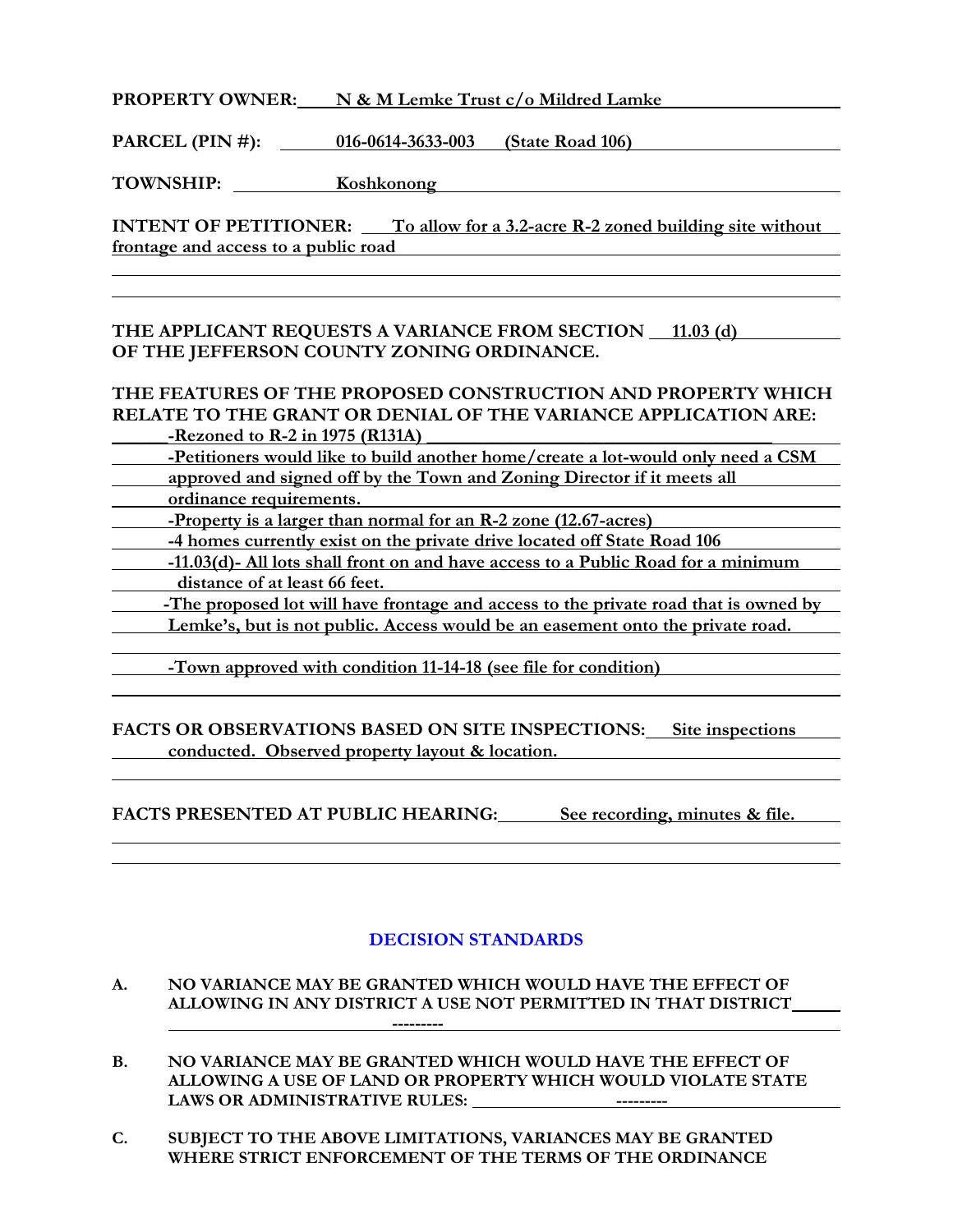**RESULTS IN AN UNNECESSARY HARDSHIP & WHERE A VARIANCE IN THE STANDARDS WILL ALLOW THE SPIRIT OF THE ORDINANCE TO BE OBSERVED, SUBSTANTIAL JUSTICE TO BE ACCOMPLISHED, & THE PUBLIC INTEREST NOT VIOLATED.**

**BASED ON THE FINDINGS OF FACT, THE BOARD CONCLUDES THAT:**

- **1. UNNECESSARY HARDSHIP IS/IS NOT PRESENT IN THAT A LITERAL ENFORCEMENT OF THE TERMS OF THE ZONING ORDINANCE WOULD/WOULD NOT UNREASONABLY PREVENT THE OWNER FROM USING THE PROPERTY FOR A PERMITTED PURPOSE OR WOULD RENDER CONFORMITY WITH SUCH RESTRICTIONS UNNECESSARILY BURDENSOME BECAUSE**
- **2. THE HARDSHIP IS/IS NOT DUE TO UNIQUE PHYSICAL LIMITATIONS OF THE PROPERTY RATHER THAN THE CIRCUMSTANCES OF THE APPLICANT BECAUSE**
- **3. THE VARIANCE WILL/WILL NOT BE CONTRARY TO THE PUBLIC INTEREST AS EXPRESSED BY THE PURPOSE AND INTENT OF THE ZONING ORDINANCE BECAUSE**

**\*A VARIANCE MAY BE GRANTED IF ALL THESE CONDITIONS ARE MET\***

**DECISION: THE REQUESTED VARIANCE IS TABLED.**

**MOTION: Weis SECOND: Roberts VOTE: 3-0 (voice vote)**

**Tabled for additional information required as referred to in hearing.**

**SIGNED: DATE: 1-10-2019**

**CHAIRPERSON**

**BOARD DECISIONS MAY BE APPEALED TO CIRCUIT COURT. AUDIO RECORD OF THESE PROCEEDINGS IS AVAILABLE UPON REQUEST.**

## **DECISION OF THE ZONING BOARD OF ADJUSTMENT JEFFERSON COUNTY, WISCONSIN**

## **FINDINGS OF FACT**

**PETITION NO.: 2019 V1639 HEARING DATE: 1-10-2019**

**APPLICANT: Leverenz Building & Remodeling LTD**

**PROPERTY OWNER: Amber Leverenz/Brian Werth**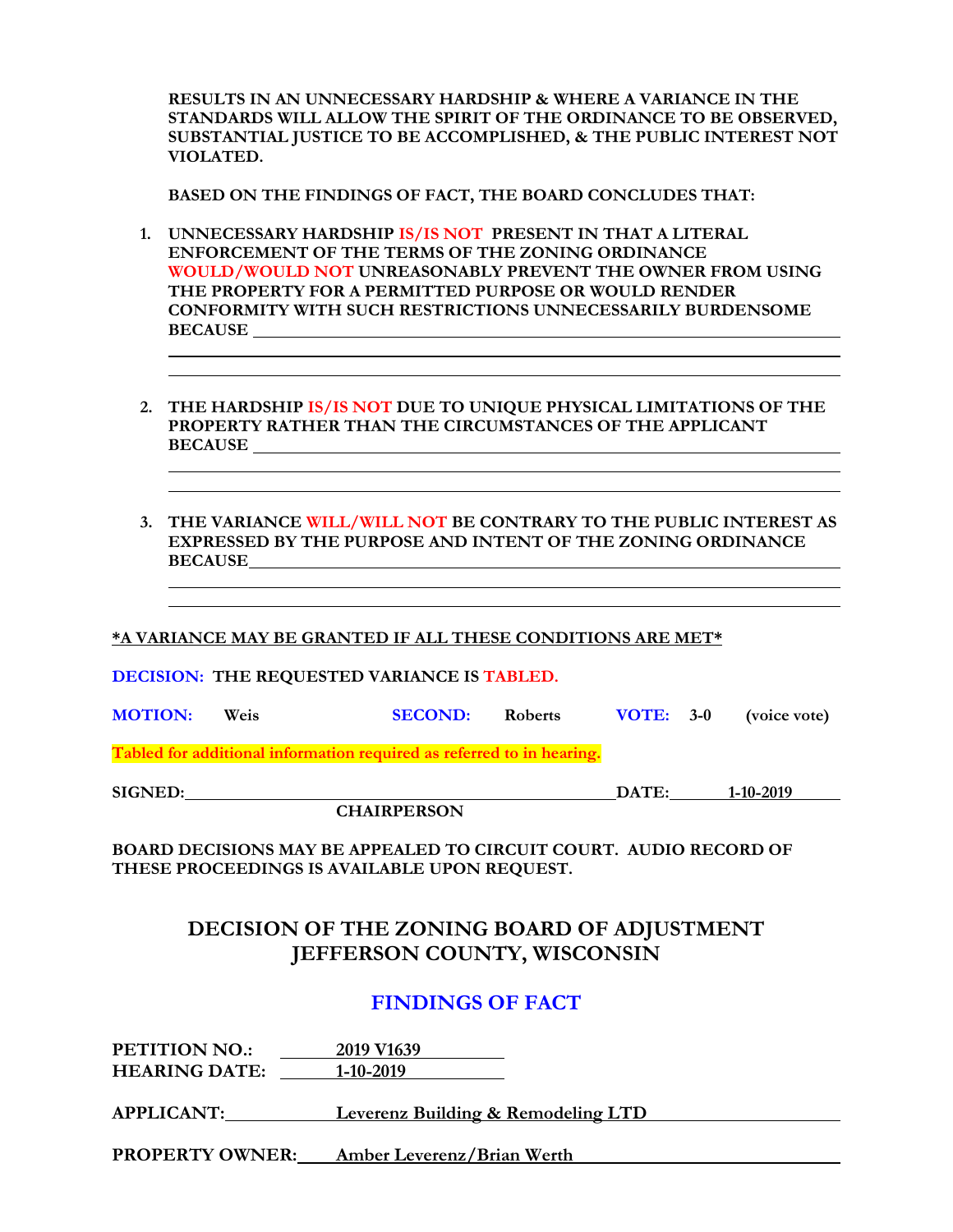**PARCEL (PIN #): 032-0815-1442-000 (N8590 County Road E)**

**TOWNSHIP: Watertown**

**INTENT OF PETITIONER:** To allow for the addition to a non-conforming structure **that is in excess of 50% of the existing foundation footprint in an A-1 zone**

THE APPLICANT REQUESTS A VARIANCE FROM SECTION 11.09 (c) OF **THE JEFFERSON COUNTY ZONING ORDINANCE.**

#### **THE FEATURES OF THE PROPOSED CONSTRUCTION AND PROPERTY WHICH RELATE TO THE GRANT OR DENIAL OF THE VARIANCE APPLICATION ARE: -Property is currently zoned A-1**

**-The home on the subject property was built in the early 1900's (pre-1970 with no**

**permit on file)** and the improvements are to modernize the home and better suit

**needs of expected larger family. The basement addition is to have a safe and up to code basement stairway.**

**-existing foundation footprint= 1,134 sq ft; vertical & horizontal expansion= 717 sq ft >50% expansion)\_\_ \_\_\_\_\_\_\_\_\_\_\_ \_**

- **-the number of structural members within the expansion would have met the**
- **requirements, but footprint expansion is over 50% of existing foundation footprint.\_\_**
- **-Sanitary Permit sized for 2 bedrooms; addition would be adding third bedroom; thus would need a septic evaluation and affidavit if approved**

**-11.09(c)-Existing non-conforming structures…it shall not be existing structure with additions not exceeding 50% of existing foundation footprint whether vertical or horizontal and the addition shall meet all setbacks or go no closer to any side, rear, or road setback.**

**-Town approved with condition on 12/10/18 (see file for condition)**

**FACTS OR OBSERVATIONS BASED ON SITE INSPECTIONS: Site inspections conducted. Observed property layout & location.**

**FACTS PRESENTED AT PUBLIC HEARING: See recording, minutes & file.**

## **DECISION STANDARDS**

- **A. NO VARIANCE MAY BE GRANTED WHICH WOULD HAVE THE EFFECT OF ALLOWING IN ANY DISTRICT A USE NOT PERMITTED IN THAT DISTRICT ---------**
- **B. NO VARIANCE MAY BE GRANTED WHICH WOULD HAVE THE EFFECT OF ALLOWING A USE OF LAND OR PROPERTY WHICH WOULD VIOLATE STATE LAWS OR ADMINISTRATIVE RULES: ---------**
- **C. SUBJECT TO THE ABOVE LIMITATIONS, VARIANCES MAY BE GRANTED WHERE STRICT ENFORCEMENT OF THE TERMS OF THE ORDINANCE RESULTS IN AN UNNECESSARY HARDSHIP & WHERE A VARIANCE IN THE**